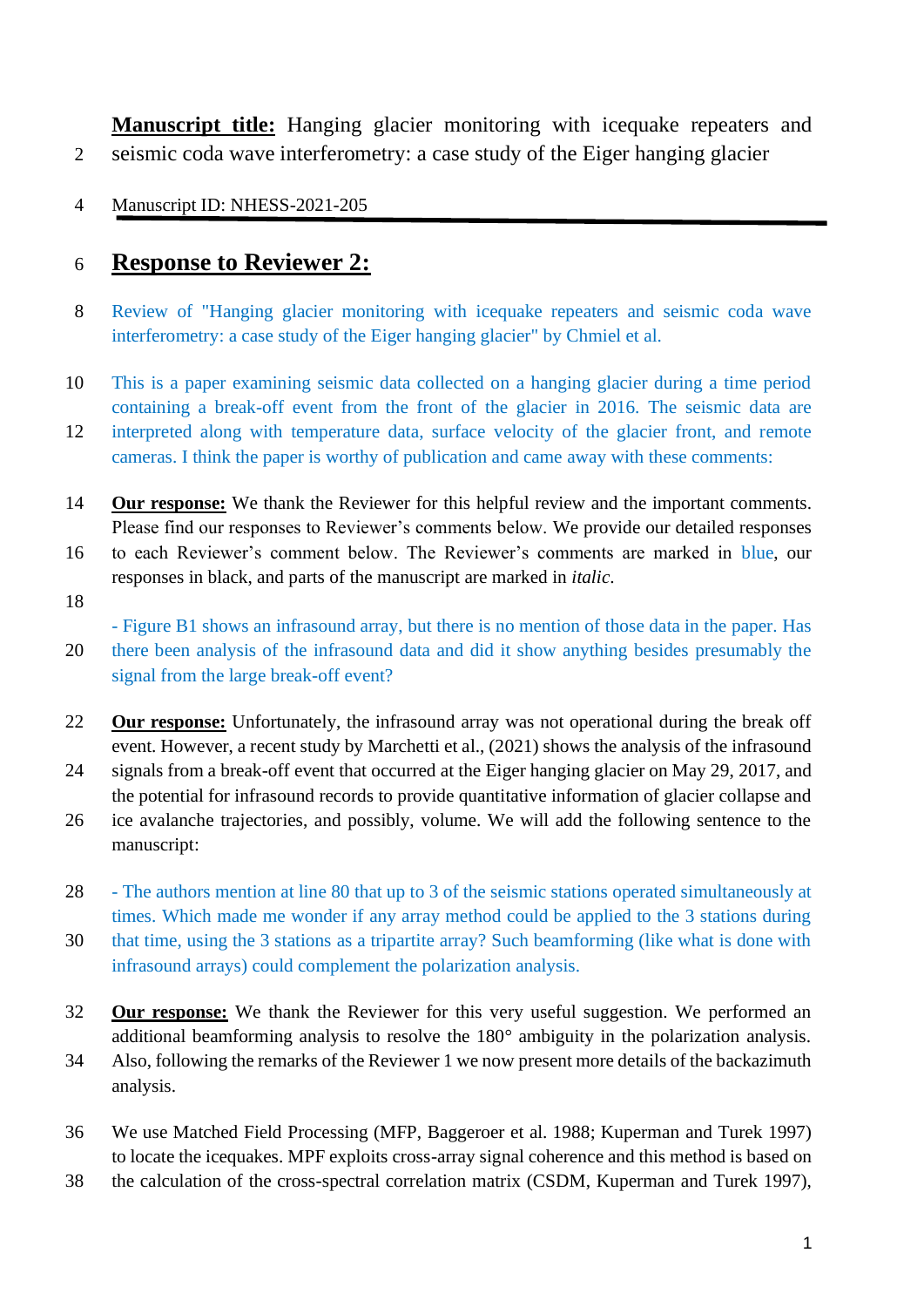which represents the coherence of the wavefield recorded at a group of sensors. We do not go

- 2 into technical details here, they can be found in Chmiel et al., 2019 and Bowden et al., 2021. We use both phase and amplitude information of the icequakes (Bowden et al., 2021) assuming
- 4 a 2D medium with a Rayleigh wave velocity=1600 m/s.

The four stations were never in operation simultaneously, therefore for each cluster, and each 6 station, we stack icequake waveforms recorded on the vertical component of the stations for time periods when the station was working properly. This provides us with average icequake

- 8 waveform stacks for four stations. The value of the MFP is normalized in between 0 and 1 due to the normalization of the CSDM and model vector. We note though that the backazimuth
- 10 estimates are obtained from the first arrivals, while MFP uses the entire icequake waveform (0-1.5s time window) assuming a 2-D Rayleigh wave propagation. This might cause a
- 12 difference between the dominant backazimuth directions obtained from the two methods. We will add this analysis to the Appendix. Since the beamforming analysis is based on four stations
- 14 it potentially yields more robust results compared to the single-station polarization analysis. In the revised manuscript, we will leverage the results of the two techniques to provide the most
- 16 robust estimates of the backazimuth direction.

18



Please find below the result of the MFP for cluster 0:

Figure R1: MFP results for cluster 0 and the estimated backazimuth (including the 180°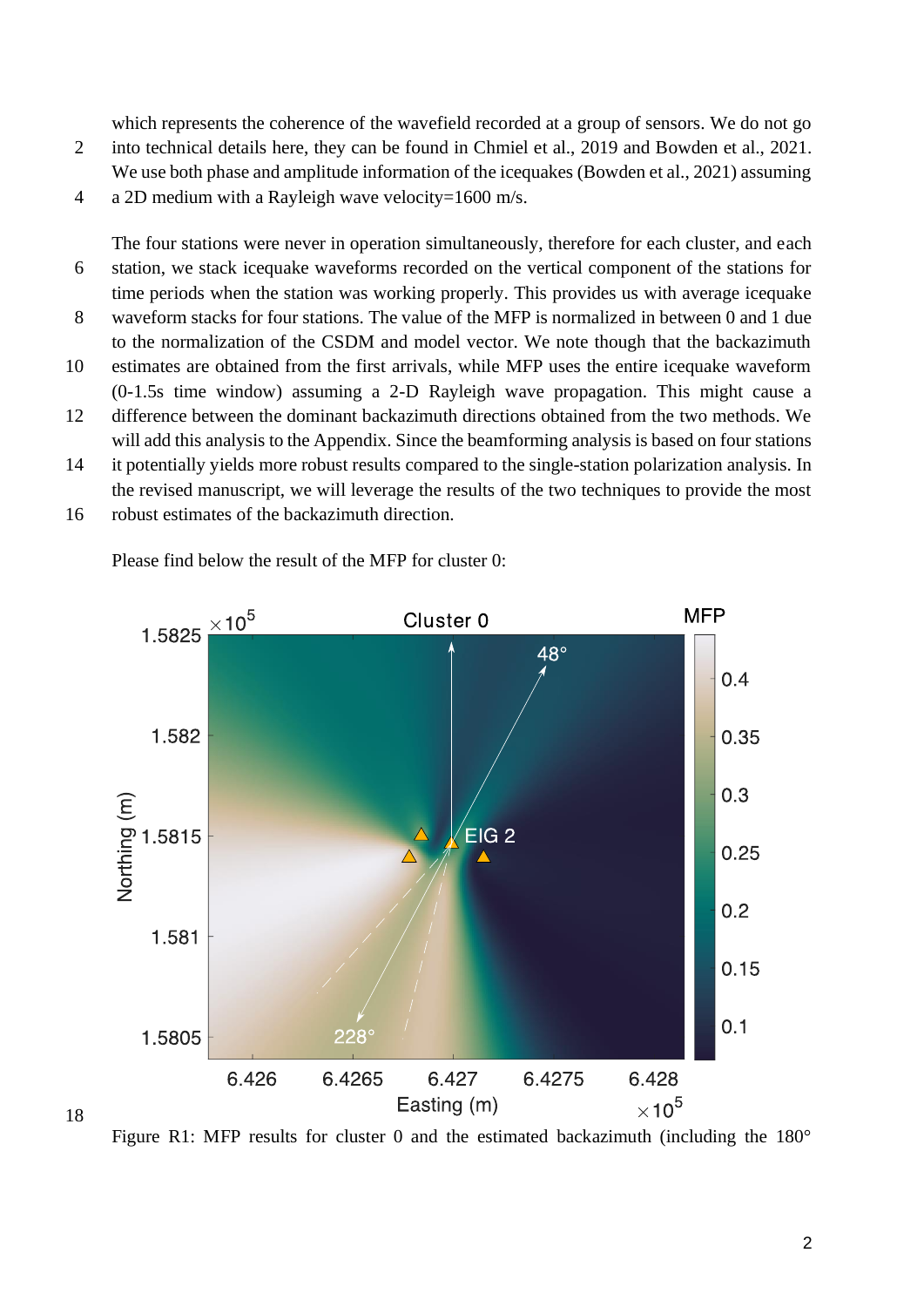ambiguity) with its uncertainty (marked in white dashed lines) obtained from the polarization 2 analysis. MFP allows us to resolve the 180° ambiguity in the backazimuth estimates.

- In Appendix A5 the authors point out that the seismometers moved on the order of 1 meter 4 during the deployment, which they argue does not affect their interpretation of the coda wave interferometry measurements. However, did the seismometers also happen to rotate at all in

6 addition to the 1 meter of movement? Any rotation of the horizontal components could have an effect on the polarization analysis.

- 8 **Our response:** We thank the Reviewer for this comment. We agree that the rotation of the seismometers would affect the polarization analysis. However, the stations remained horizontal
- 10 on the granite plate with no significant rotation. The stations were snow covered: they were initially buried in the 1-2 m trenches and subsequently covered under  $\sim$  1-2m of snow, which
- 12 might have prevented them from turning. We will add this information to the manuscript.

- Regarding the polarization analysis, was the same frequency bandpass used for it as was used 14 for the coda wave interferometry (10-40 Hz)? What if there was significant frequency-

- dependency of the polarization over the band used? Have the authors looked at polarization in
- 16 bandpassed data (e.g., 10-20 Hz, 20-30 Hz, 30-40 Hz) to see if the polarization is consistent as a function of frequency?
- 18 **Our response:** We initially performed the polarization analysis on the raw data. We verified that the results are mostly coherent for the raw data and (10-40) Hz filtered data. However, to

20 keep the consistency between different analysis method, we will use the results from (10-40) Hz in the final manuscript.

22 Following the Reviewer suggestion, we investigated the polarization analysis in different frequency bands: (10-40), (10-20) Hz, (20-30) Hz, (30-40) Hz. In the final manuscript, we will 24 show the results in (10-40) Hz for the consistency with the beamforming analysis.

Changes for different frequencies can be related to the dominance of different seismic phases 26 in different frequency bands (surface waves over body waves), and changing sensitivity of analysis due to a use of a fixed time window. However, by consequently choosing time 28 windows for which the polarization strength is > 0.9 and that correspond to the highest linear polarization, our analysis yields coherent results for cluster 0 (Table 1 and Figure R2).

- 30 Finally, we will calculate the final backazimuth values as medians over frequency bands: (10- 40), (10-20), (20-30), (30-40) Hz and we will provide uncertainty of the backazimuth estimates
- 32 taken as a standard deviation of the estimated backazimuth values in four different frequency bands. We will add this information to the appendix.
- 34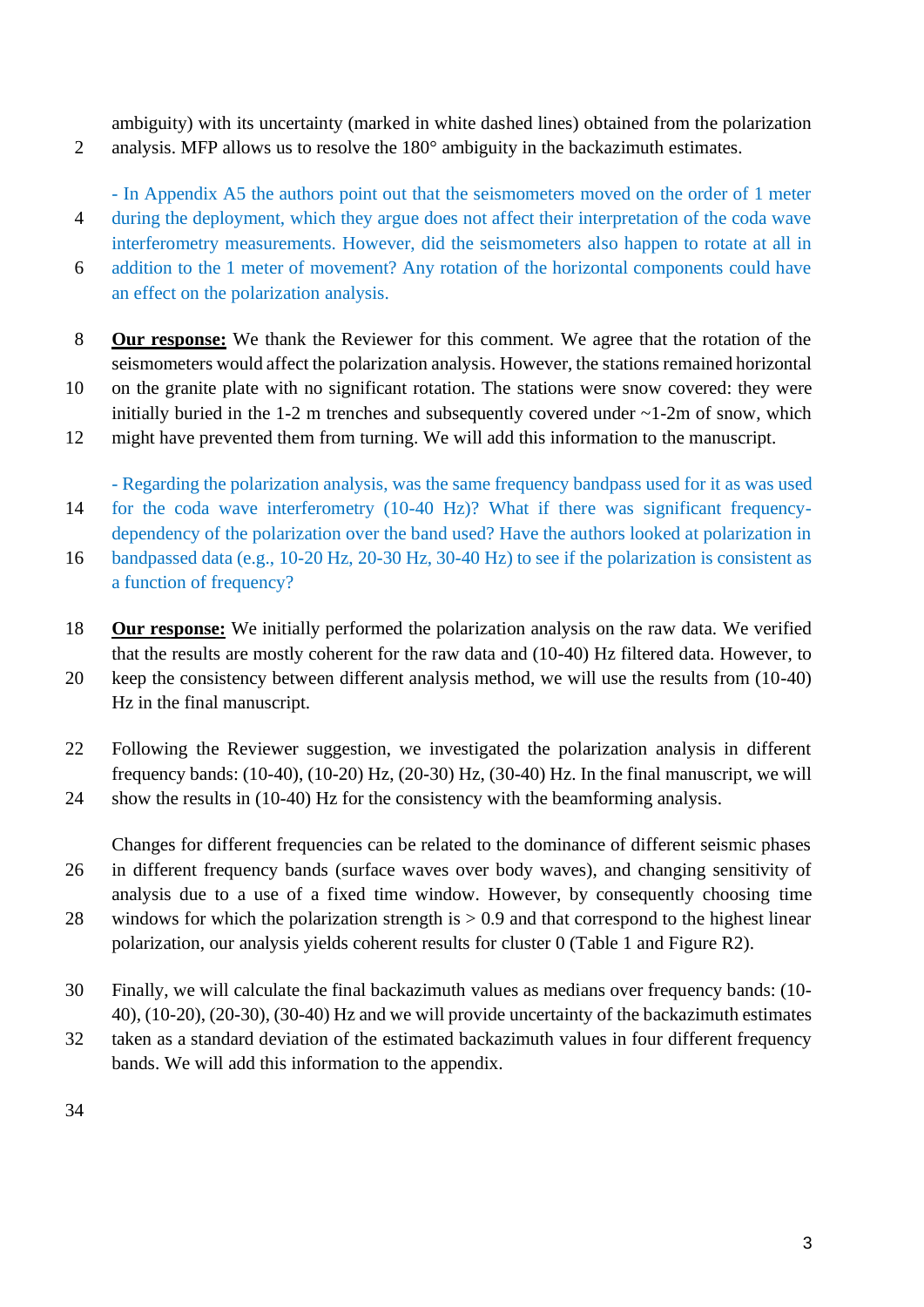

4 Figure R2: Polarization analysis for cluster 0 (limited to the time window containing the first arrivals) in four different frequency bands: (10-40), (10-20) Hz, (20-30) Hz, (30-40) Hz. A.

6 Raw waveforms recorded over Z, N, and E, component. B. linearity, C. the strength of the polarization, D. estimated backazimuth, and E. dip as a function of time.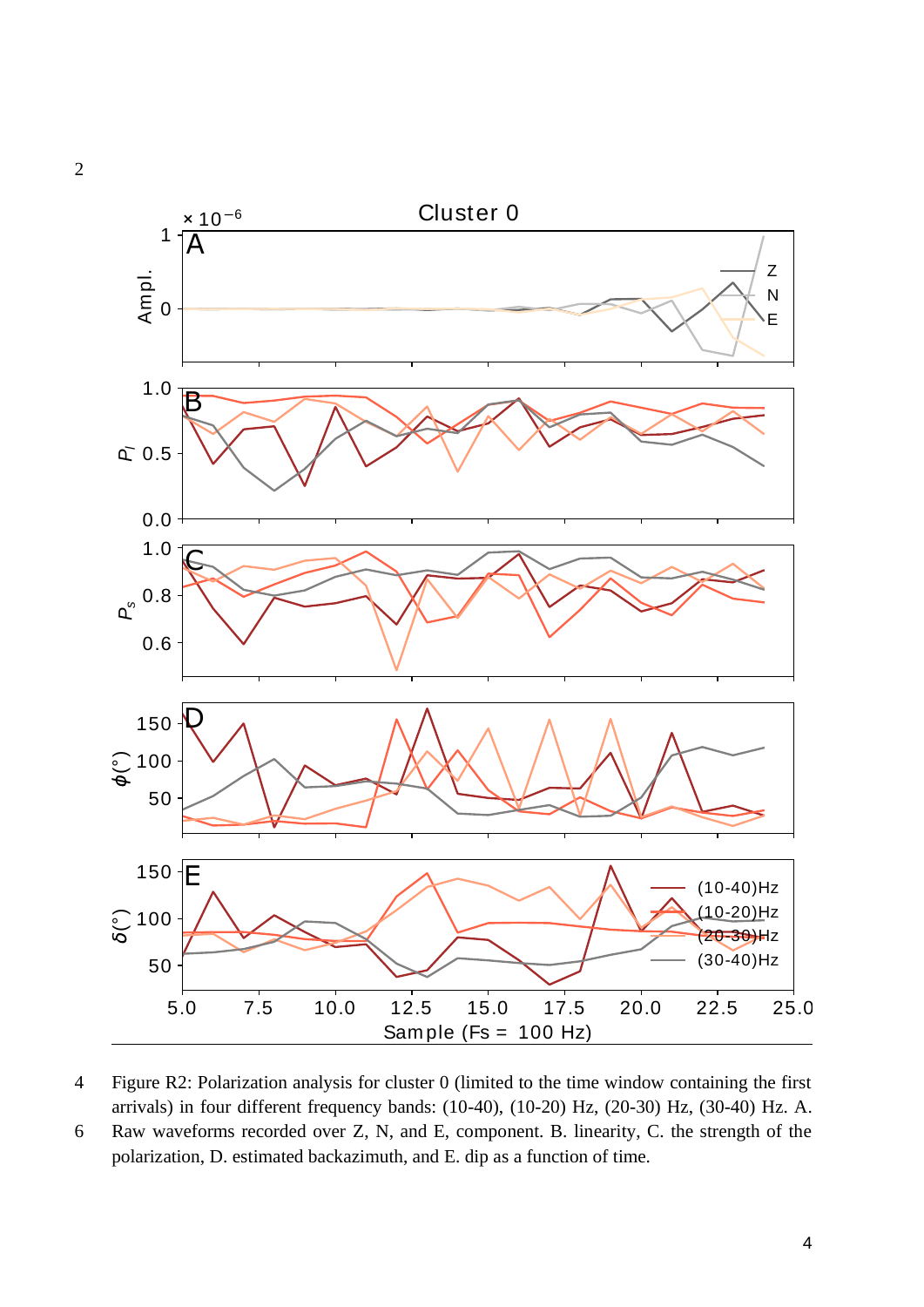|              | Backazimuth( $\circ$ ) | Dip(°) |
|--------------|------------------------|--------|
| $(10-40)$ Hz | 48                     | 56     |
| $(10-20) Hz$ | 16                     | 76     |
| $(20-30) Hz$ | 22                     | 66     |
| $(30-40)$ Hz | 34                     | 53     |
| Mean         | 30                     | 63     |
| Median       | 28                     | 61     |
| Std          | 14                     | 10     |
| Raw          | 45                     | 86     |

Table 1: Backazimuth and dip estimates in different frequency bands for cluster 0.

- 2 I hate to say it, but I wasn't that impressed by the amount of fit in the dt/t plots in Figure A7. I normally like to see much better of a linear fit in this type of plot. Are the ones shown in this
- 4 figure typical? What could be causing the significant lack of a linear trend in these plots? Have the authors tried different approaches to defining the reference event? I wonder if there could
- 6 be an improvement by not even having a reference event and just measuring dt/t between all the events and inverting for a continuous function of dv/v, as was done by Hotovec-Ellis et al.

8 (2014, JGR; 2015, JGR). I think that approach is sometimes referred to as the "all doublet" method.

- 10 **Our response:** The dt/t plots shown in Figure A7 are rather typical in our analysis. We agree with the Reviewer that the fit is not impressive, although, it must be noted that these
- 12 measurements are made on a glacier, where scattering is still strongly limited compared to volcanic settings or crustal settings where CWI is commonly used. Moreover, the lack of linear
- 14 trend can be related to a localized perturbation in the glacier. Finally, the monochromatic coda visible for certain icequakes (Figures A3 and A5 in the manuscript) and source displacement
- 16 of 0.3  $\lambda$ -0.4  $\lambda$  (see the comments of the Reviewer 1) can cause cycle skipping that would be visible as deviations in individual dt measurements. However, averaging dv/v measurements
- 18 over 69 individual measurements makes it statistically more representative and makes the estimation of final dv/v variations robust.
- 20 And a small correction: Figure A7 in the manuscript showed the results for the dt/t measurement for cluster 2, component E, not for cluster 0, component Z as stated in the 22 manuscript. We will correct the Figure caption in the new revised manuscript.

We performed different tests to verify our results:

24 1) We increased the overlap from 80% to 96% in measured time windows to add more measurement point in the linear regression (Figure R3). We also reject individual dt 26 measurements if dt>0.005s or error of dt> 0.005 s.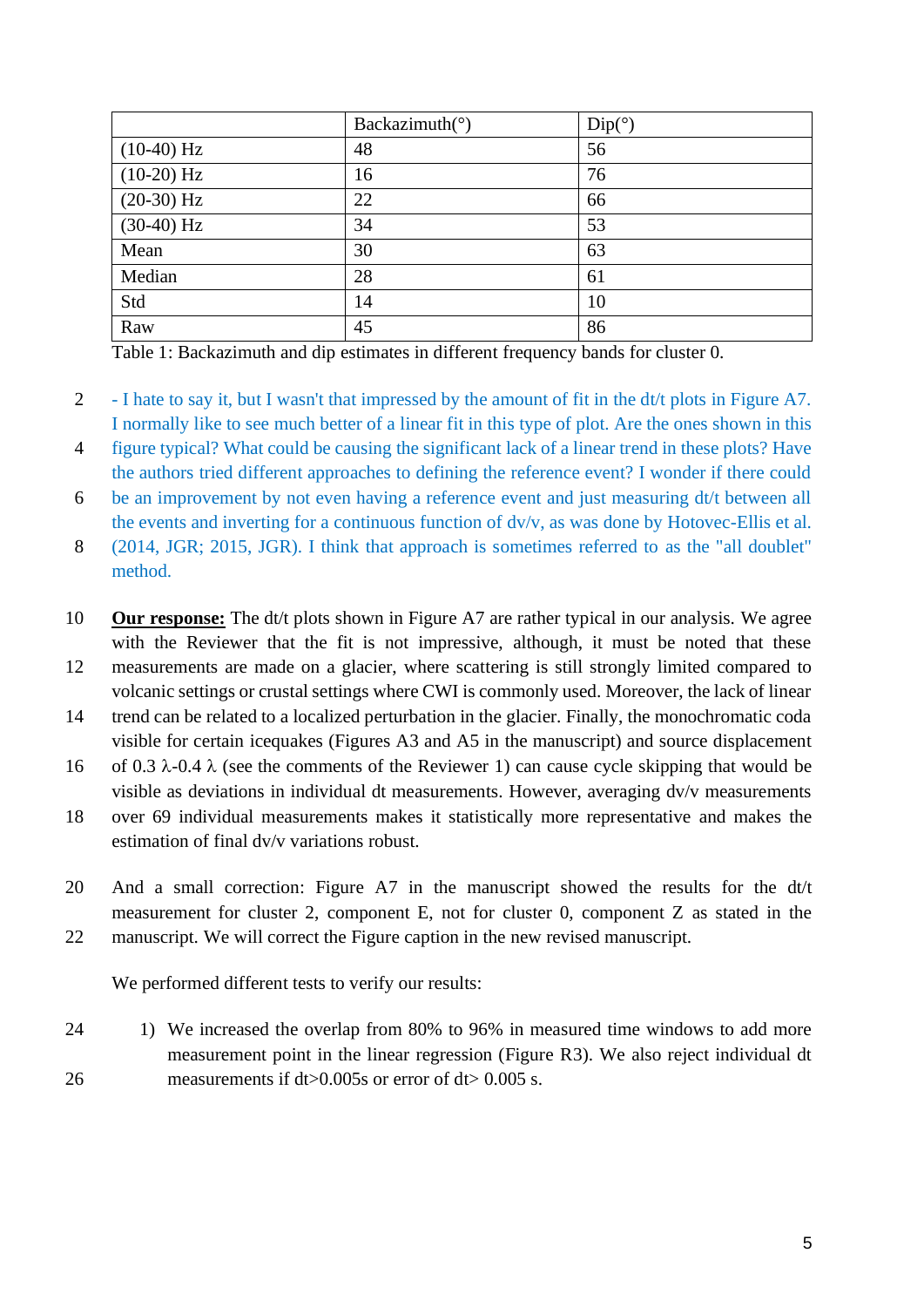

- 2 Figure R3: Examples of dt/t measurement using cross-correlation on sliding time windows and linear regression for cluster 2, component E. Cross-correlation between the reference and 4 analysed signals for each time windows is presented in color, dt measurements in individual time windows with their error bars, at four dates: April 25, 2016, 20:00, (B) May 25, 2016,
- 6 15:00, (C) August 12, 2016, 19:00, and (D) August, 2016, 19:00 (with an overlap of 96%).
- 
- 2) We adjusted the coda time window for 0.3-1s with an overlap of 96% (Figure R4). We 8 also reject individual dt measurements if dt>0.005s or error of dt> 0.005 s. This gives a better fit of the induvial dt measurements.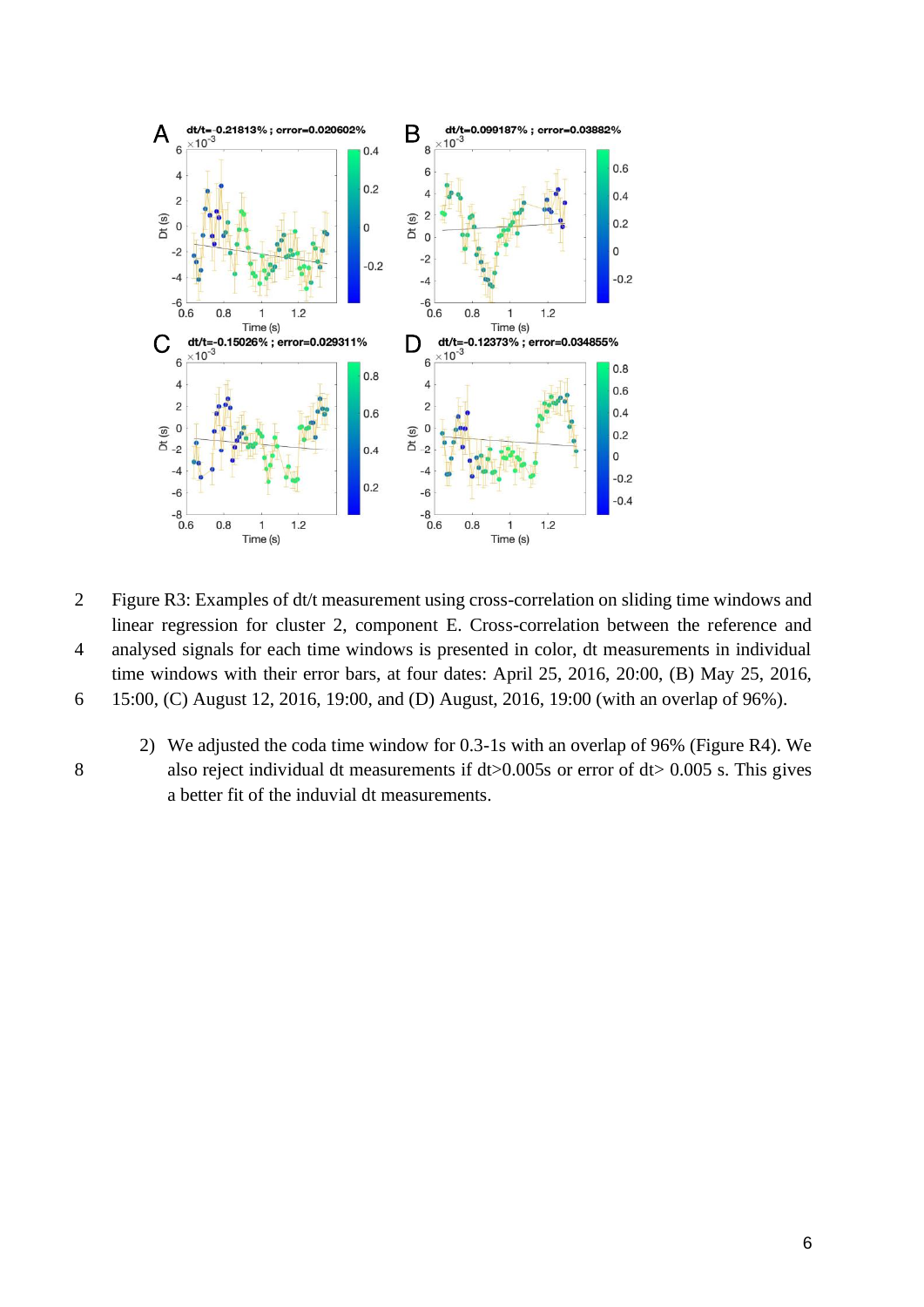

- 2 Figure R4 Examples of dt/t measurement using cross-correlation on sliding time windows and linear regression for cluster 2, component E using coda in 0.3-1s time window. Cross-4 correlation between the reference and analysed signals for each time windows is presented in color, dt measurements in individual time windows with their error bars, at four dates: April 6 25, 2016, 20:00, (B) May 25, 2016, 15:00, (C) August 12, 2016, 19:00, and (D) August, 2016,
- 19:00 (with an overlap of 96%).

8 3) We tried also a moving reference approach as proposed by James et al., 2017. As a moving reference: we use the adjacent 3-day stack three days prior to the current day's 10 stack. We also reject individual dt measurements if dt>0.005s or error of dt> 0.005 s. Then, to track the full velocity we cumulated the individual dv/v values. This approach 12 does not significantly improve individual dt measurements and results in a linear drift caused by the error accumulation (James et al., 2017). We detrend the cumulative 14 measurements to remove the linear drift due to the error accumulation. Note, that this might influence the accuracy of the results if there is a linear trend present in the dv/v 16 measurements.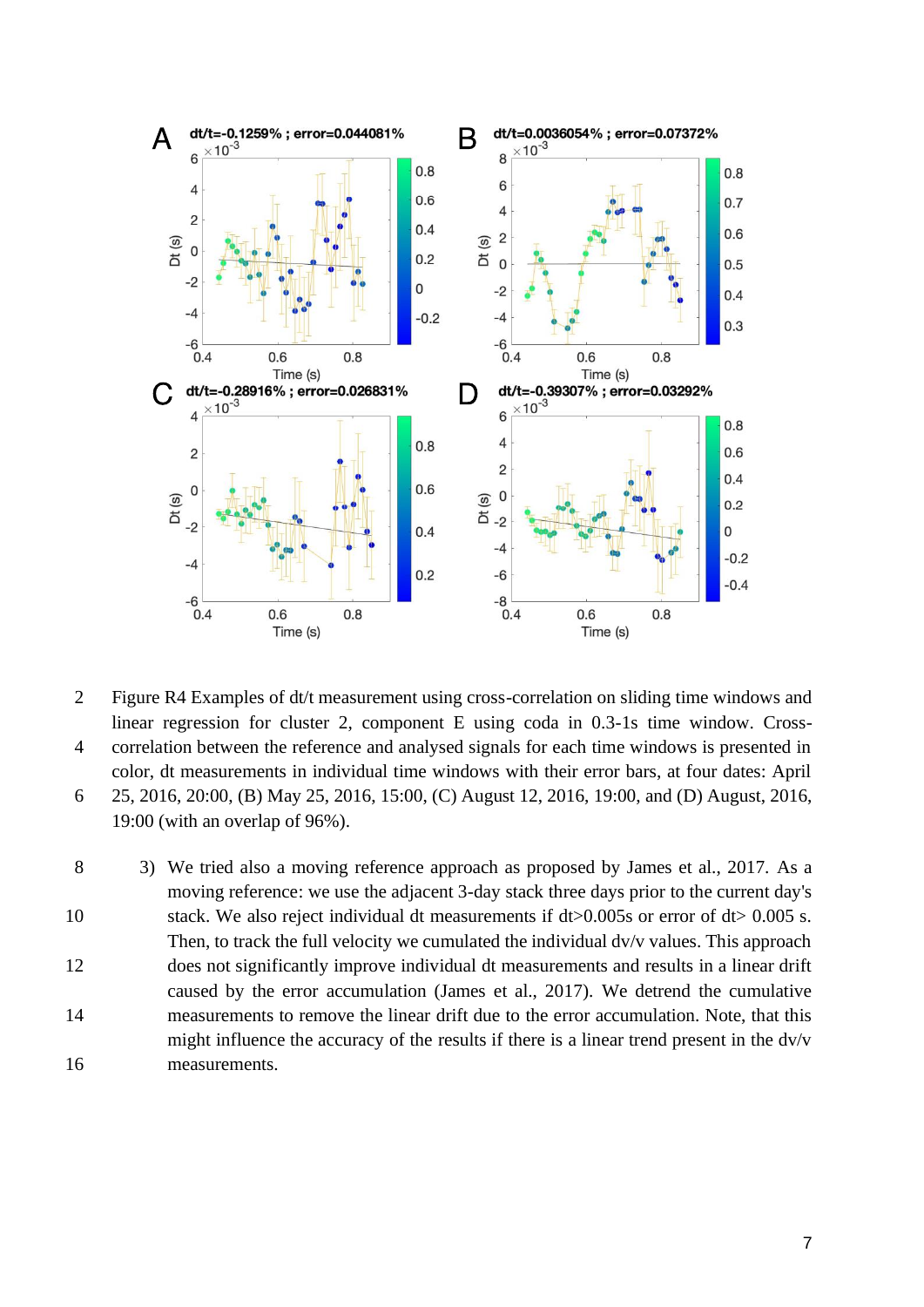

- 2 Figure R5: Examples of dt/t measurement using cross-correlation on sliding time windows and linear regression for cluster 2, component E using a moving reference. Cross-correlation 4 between the reference and analysed signals for each time windows is presented in color, dt
- measurements in individual time windows with their error bars, at four dates: April 25, 2016,
- 6 20:00, (B) May 25, 2016, 15:00, (C) August 12, 2016, 19:00, and (D) August, 2016, 19:00 (with an overlap of 96%). These measurements are not the same as measurements in Figure R3
- 8 and R4 due to the use of a moving reference, and the determined trends require a summation to contribute to the overall dv/v measurements shown in R6.
- 10 4) We also test dv/v measurements using only icequakes that were detected in template matching with a cross-correlation coefficient >0.7
- 12 The final results of the above tests show the same long-term variations as our initial results that increases our confidence that the estimates of final dv/v shown in the manuscript were robust.
- 14 We will add a summary of this discussion and the references indicated by the Reviewer to the Appendix.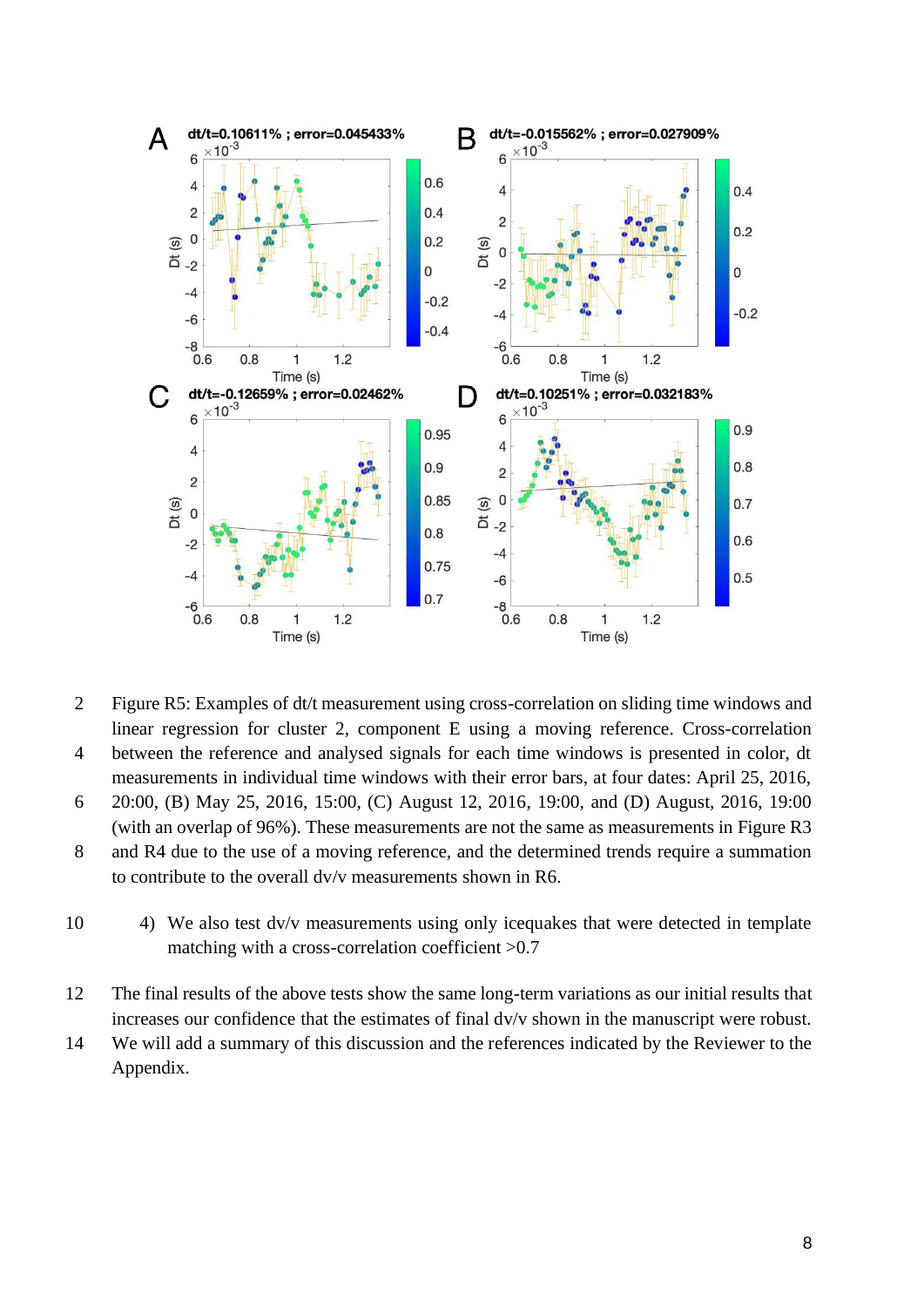

- 2 Figure R6: Dv/v results from different approaches described above. The dv/v results obtained with a moving reference were scaled (dv/v/3) for the purpose of visual comparison.
- 4 In research papers over the past decade, I don't often see the measurement of coda-Q but I appreciated it in this paper. How do the authors decide which portion of the event to measure 6 the Qc on as shown in Fig. A6B?

**Our response:** We thank the Reviewer for this comment. We chose the portion of the time 8 windows arbitrarily by choosing as the beginning the time where the envelope of the seismic signal starts to decay in a regular, linear manner (Aki and Chouet, 1975) and as the end, the

- 10 time where the envelope falls below the background noise levels (visible from 1.5s). We will add this information to the manuscript.
- 12 The authors mention briefly that a period of increased seismicity correlated with the passage of a regional M6.2 earthquake in Fig. 1C. Have the authors looked in detail to see if increased
- 14 icequake activity is in fact triggered by the regional earthquake? Or is the increased event rate due to distant aftershocks that are not local?
- 16

**Our response:** Thank you for this comment. We looked in detail into the icequake activity. 18 The rate of icequake activity a few days before and after the earthquake is shown in Figure 1A in the manuscript and a few hours before and after the earthquake is shown in Figure R7 in this

- 20 rebuttal letter. In the revised manuscript, we will also add the rate of cluster activity to the panel C in Figure R7.
- 22 Since remote triggering usually occurs during the passage of teleseismic surface waves, not several hours later, we did not want to suggest that this burst of the seismic activity was 24 triggered by the Amartice earthquake. We will clarify this misunderstanding in the revised manuscript.

26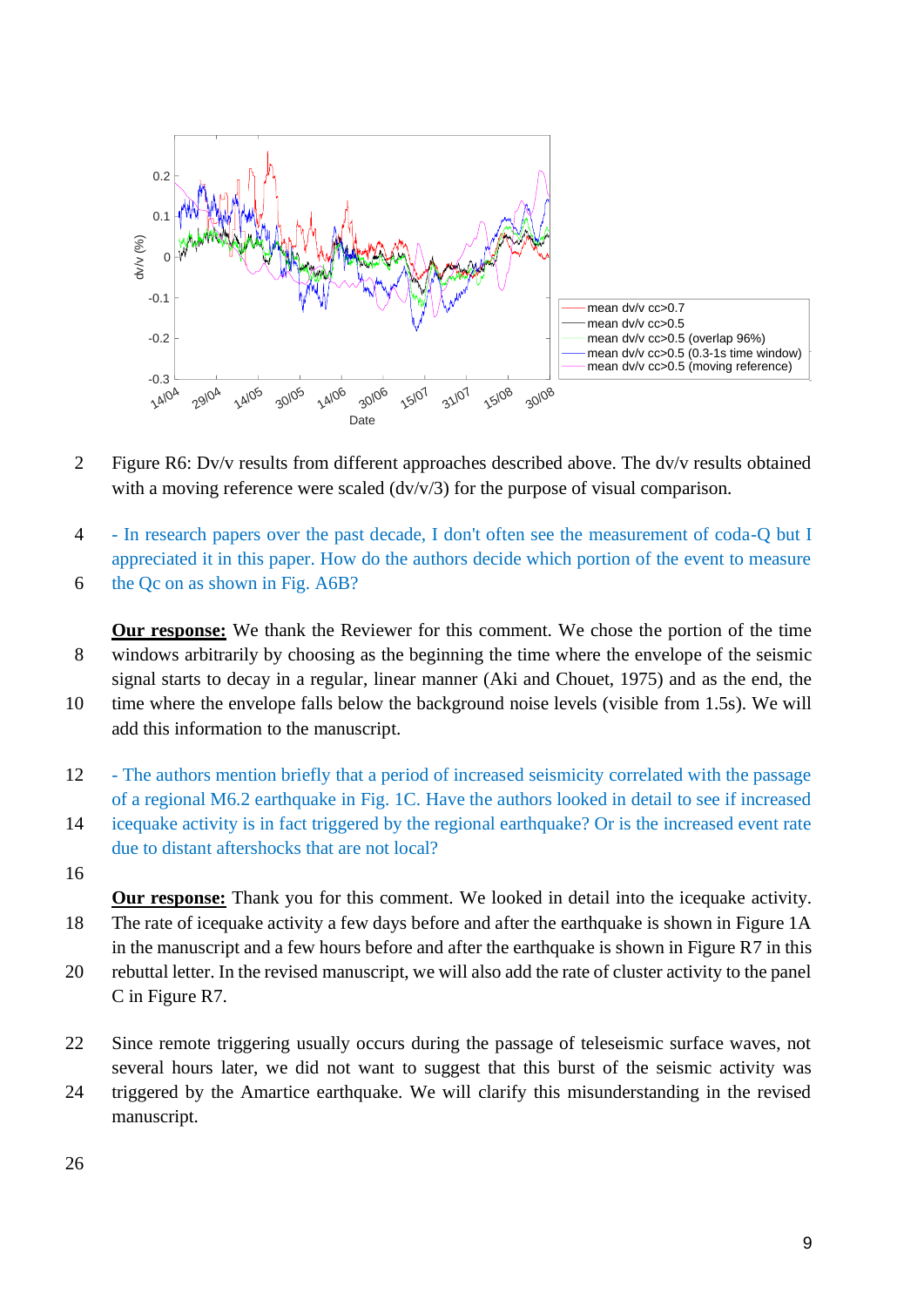

- 2 Figure R7: The rate of icequake activity for a few days before and after the M6.2 Amatrice earthquake. A. Vertical ground velocity recorded at the EIG2 station, B. the corresponding
- 4 spectrogram, C. icequake activity between 21:00 August 23 and 08:00 August 24, 2016. The main shock and the aftershocks are shown in dashed gray lines (M6.2, M.5.5, M4.6, M4.3,
- 6 M4.3, M4.4).

## **Citation**: https://doi.org/10.5194/nhess-2021-205-RC2

## 8

## **References**

- 10 Aki, K. and Chouet, B.: Origin of coda waves: source, attenuation, and scattering effects, Journal of geophysical research, 80, 3322–3342, 1975.
- 12

16

- 20 Chmiel, M., Roux, P., Bardainne, T.; High-sensitivity microseismic monitoring: Automatic detection and localization of subsurface noise sources using matched-field processing and dense patch arrays. Geophysics 2019;;
- 22 84 (6): KS211–KS223. doi:<https://doi.org/10.1190/geo2018-0537.1>

Baggeroer, A. B., Kuperman, W. A. and Schmidt, H., Matched field processing: Source localization in 14 correlated noise as an optimum parameter estimation problem, J. of the Acoustical Soc. of Amer., vol. 83, no. 2, pp. 571-587, 1988.

Bowden, D.C, Sager, K., Fichtner, A., Chmiel, M., Connecting beamforming and kernel-based noise source 18 inversion, Geophysical Journal International, 224, 3, 2021, 1607–1620, https://doi.org/10.1093/gji/ggaa539